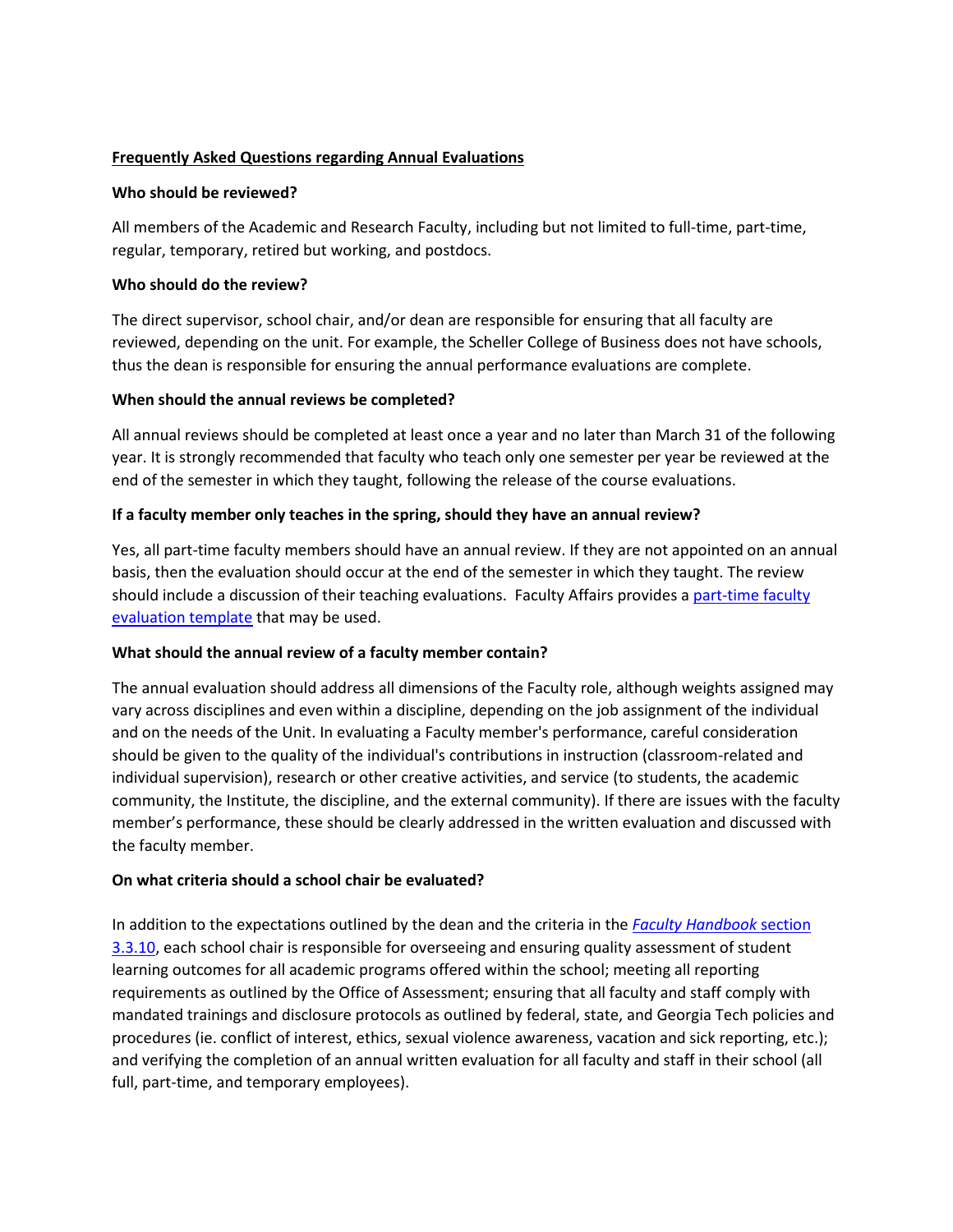## **If a faculty member was terminated or resigned, do they need an annual review?**

If the faculty member is no longer employed during the review period (February/March), then they do not need an annual evaluation; however, if there is an issue with the employee, best practices suggest that the issue should be documented in the faculty member's file.

## **If a faculty member retired, do they need an annual review**?

If the faculty member is no longer employed during the review period (February/March) or if all of the retirement paperwork has been submitted and retirement is imminent, then the retired/retiring faculty member does not need a review; however, if there is an issue with the employee, best practices suggest that the issue should be documented in the faculty member's file.

# **If a faculty member is on Leave of Absence, do they need an annual review?**

If the Leave of absence is a paid leave of absence then yes the faculty member should receive an annual evaluation. If the Leave of Absence is unpaid, then no they will not need a review.

# **If a faculty member is going through the critical review, promotion, and/or tenure process, do they need an annual review?**

Yes, they are two different processes and should be completed independently.

# **If a faculty member is going through periodic peer review, do they need an annual review?**

Yes, they are two different processes and should be completed independently.

# **If a faculty member started in the previous fall, do they need an annual review?**

All new faculty members need an annual performance review, if they started prior to October 1. If their appointment began October 1 or after of the review year, they do not need an annual performance review (unless they were involved in teaching a class (credit or non-credit)).

## **If a faculty member was promoted or changed positions, do they need an annual review?**

Even if a faculty member was promoted or changed positions, they should receive an annual review. If the faculty member was in a different unit prior to October 1 of the previous year, the annual review may be waived by the previous assuming the change in position represented satisfactory performance and the new unit is completing a review.

# **If the supervisor or person who was supposed to do the evaluation has changed positions or left Georgia Tech, is that a reason for not giving a review?**

No, either the new supervisor or the former supervisor's supervisor should perform the annual evaluation.

### **How do I give an annual performance evaluation?**

The Office of Human Resources website contains resources related to best practices in performance [evaluations.](http://www.ohr.gatech.edu/performance/faqs)

### **How are Academic and Research Faculty defined?**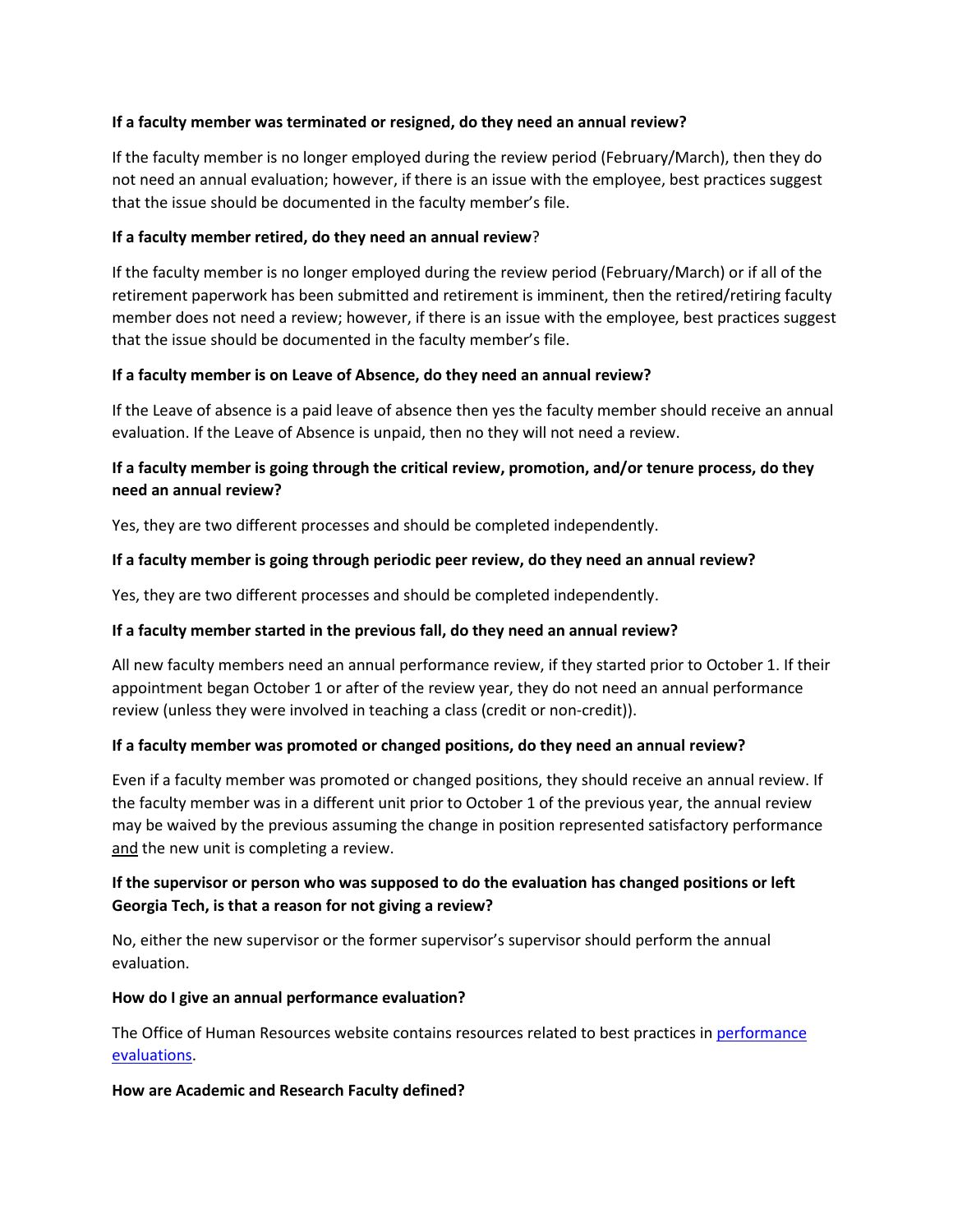Georgia Tech has two types of Faculty. These include 1) Academic Faculty, and 2) Research Faculty. See Faculty Handbook for more information about the Academic and Research Faculty: [http://policylibrary.gatech.edu/faculty\\_handbook](http://policylibrary.gatech.edu/faculty_handbook)

Membership in the **Academic Faculty** of Georgia Tech is defined as those for whom an essential part of their job responsibility is enhancing, leading, developing, and delivering undergraduate, graduate, and professional degree programs. It is understood that Academic Faculty members are also often significantly involved in leading, developing, and delivering research. Membership in the Academic Faculty shall be determined solely on the basis of the position held within the Institute. Titles included shall be consistent with Board of Regents policies for faculty membership and limited to positions with direct involvement in meeting student academic needs. *The Office of Faculty Affairs within the Office of the Vice Provost for Graduate Education and Faculty Development handles appointment and reappointment of Academic Faculty.*

Membership in the **Research Faculty** of Georgia Tech is defined as those whose primary job responsibility involves leading, developing, and delivering the research, extension, and technology transfer programs of the Institute. Membership in the Research Faculty shall be determined solely on the basis of the position held within the Institute. Titles included shall be consistent with Board of Regents policies for faculty membership. *Research Faculty Affairs within the Office of the Executive Vice President for Research handles the appointment and reappointment of Research Faculty.*

# **Where can I find the policies regarding the evaluation of faculty?**

### [Board of Regents Policy Manual, Section 8.3.5](http://www.usg.edu/policymanual/section8/policy/C245/#p8.3.5_evaluation_of_personnel)

Annually, each Faculty member shall receive a written performance evaluation from their Unit Head. In addition, the Faculty member will discuss this review with the Unit Head and will sign a statement to the effect that the Faculty member has received the written review. The Faculty member will have the opportunity to respond, in writing, to the evaluation and to receive a written response from the supervisor to the comments of the Faculty member. Both the Faculty member's comments and the response will then become part of the record. The Institute will ensure that the individuals responsible for conducting performance evaluations are appropriately trained to carry out such evaluations. The evaluation procedures may also utilize a written system of peer evaluations, with emphasis placed on the Faculty member's professional development.

### **BOR: 8.3.5.1 Faculty**

Each institution shall establish definite and stated criteria, consistent with Regents' policies and the statutes of the institution, against which the performance of each faculty member will be evaluated. The evaluation shall occur at least annually and shall follow stated procedures as prescribed by each institution. Each institution, as part of its evaluative procedures, will utilize a written system of faculty evaluations by students, with the improvement of teaching effectiveness as the main focus of these student evaluations.

The evaluation procedures may also utilize a written system of peer evaluations, with emphasis placed on the faculty member's professional development. In those cases in which a faculty member's primary responsibilities do not include teaching, the evaluation should focus on excellence in those areas (e.g.,